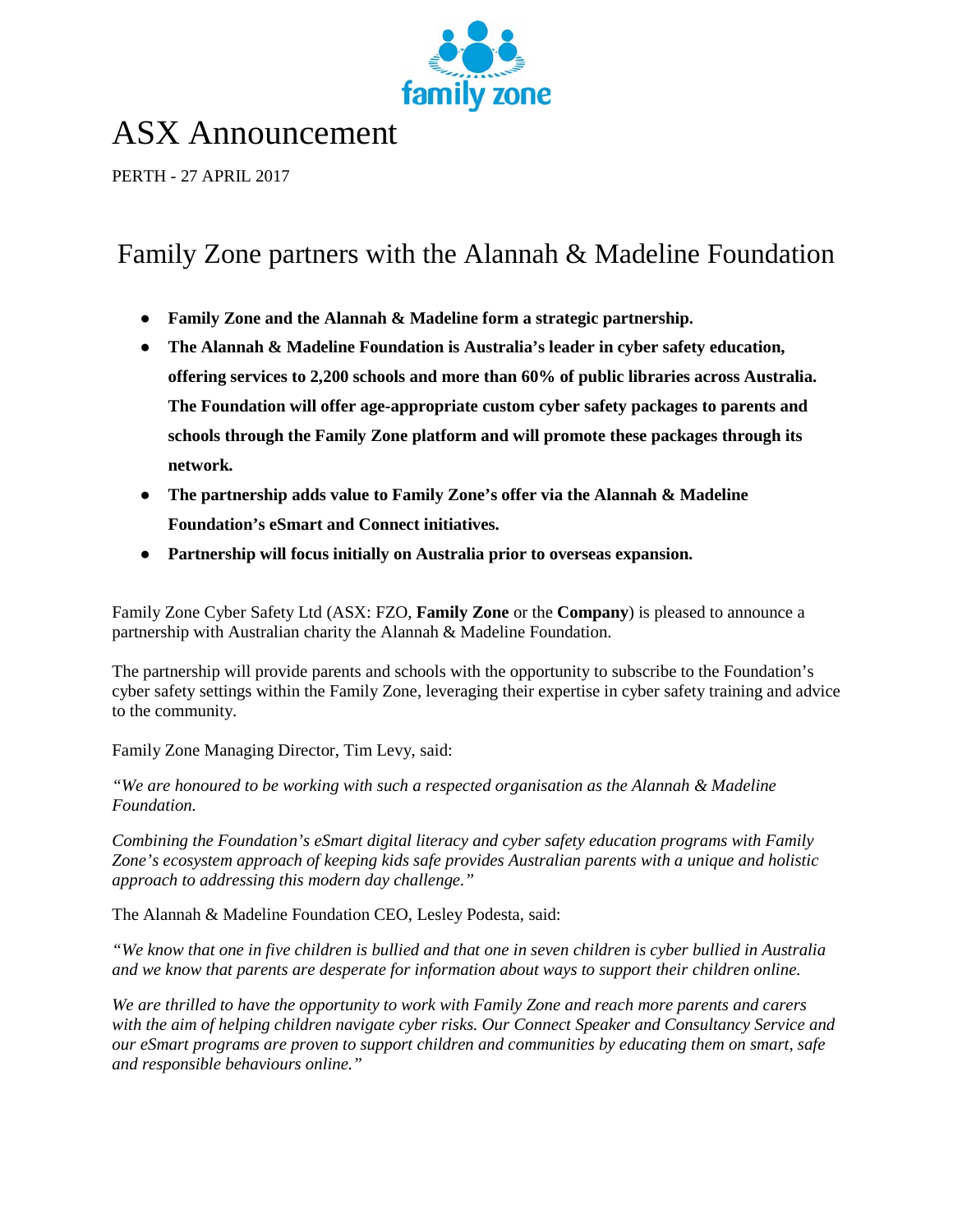

#### BACKGROUND

Kids are now living in a 24x7 connected world. Technology provides our children with numerous benefits in education, play and communication, but it also brings many risks such as access to inappropriate content, excessive online usage and cyber bullying to name just a few.

Parents have struggled with how to monitor and control what their kids access at home and outside in a simple, ubiquitous and cost effective way. The advent of school BYOD (Bring Your Own Device) programmes has exacerbated the problem in recent years and blurred the lines of cyber safety responsibility between a parent and school.

This modern-day challenge is solvable only through a combination of ongoing education for teachers, parents and kids with tools that provide parents with peace of mind wherever and on whatever device their child accesses the internet.

#### FAMILY ZONE'S CYBER EXPERT PROGRAM

Family Zone was created by parents to address the lack of a universal approach to keeping our kids safe online.

For Family Zone to truly succeed where others have failed, the Company realised it had to provide a solution that addresses the use of any technology by our kids, irrespective of whether they are at home, on the mobile network or connected at school.

Importantly, Family Zone was established with a recognition that technology is only part of the solution. Parents, children and schools need guidance, education and support from experts.



It is common knowledge that parents are time poor and often overwhelmed by gadgets, apps and the way their kids engage with technology. Keeping up with the constant release of new apps, many designed to deceive parents about their true nature, is an almost impossible task in itself.

It was for this reason that Family Zone launched its Cyber Expert program, allowing the Company to work closely with leading independent experts in cyber safety matters. Cyber Experts help teachers, parents, children and communities where no help had previously been available, via education, advice and ongoing school engagement.

Together Family Zone and our Cyber Experts provide parents with a completely unique and integrated approach: the best technology in conjunction with tailored education, ongoing parental advice about how to engage with kids in their online world, proactive updates as new apps are released and so much more.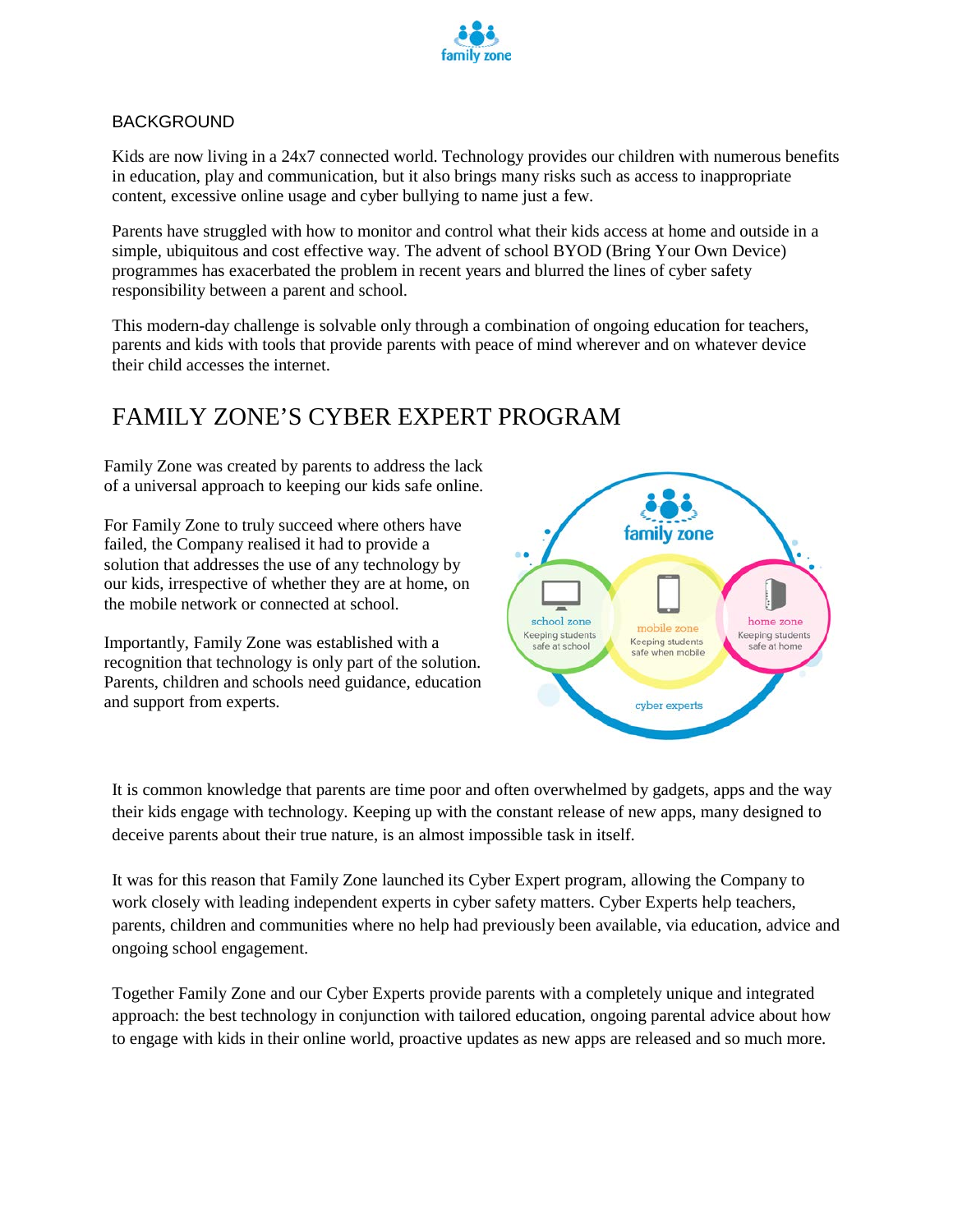

### PARTNERSHIP OBJECTIVES

The fundamental partnership goal is to create greater awareness of cyber safety issues throughout Australia and provide a compelling solution that leverages both organisations' unique capabilities.

The Alannah & Madeline Foundation will utilise its expertise to create age-appropriate custom cyber safety packages within the Family Zone platform and promote these packages through its networks. Parents and schools will have the choice to subscribe to custom packages provided by the Foundation through the Family Zone platform, thereby addressing the challenges that many Australian parents face today and creating a targeted distribution channel for Family Zone's products.

Family Zone's ecosystem approach, in conjunction with the Foundation's extensive reach and eSmart Education framework, will provide Australians with the tools and support to keep their kids safe online.

The two organisations see additional exciting opportunities in the future both locally and overseas to jointly promote cyber safety issues and respective solutions.

#### **About Family Zone**

Family Zone is an ASX-listed technology company focused on cyber safety. Meeting a growing demand to keep kids safe online and manage digital lifestyles, Family Zone has developed a unique and innovative cloud-based solution which combines Australian innovation with leading global technology.

To learn more about the Family Zone platform and the Company please visit [www.familyzone.com.](http://www.familyzone.com/)

#### **About The Alannah Madeline Foundation**

The Alannah & Madeline Foundation is a national charity focusing on protecting children from violence and bullying.

The Foundation cares for children who have experienced or witnessed serious violence; works to reduce the incidence of bullying, cyber bullying and other cyber risks; and advocates for the safety and wellbeing of children.

The Foundation was set up in memory of Alannah and Madeline Mikac, aged six and three, who were tragically killed with their mother and 32 others at Port Arthur, Tasmania on  $28<sup>th</sup>$  April 1996.